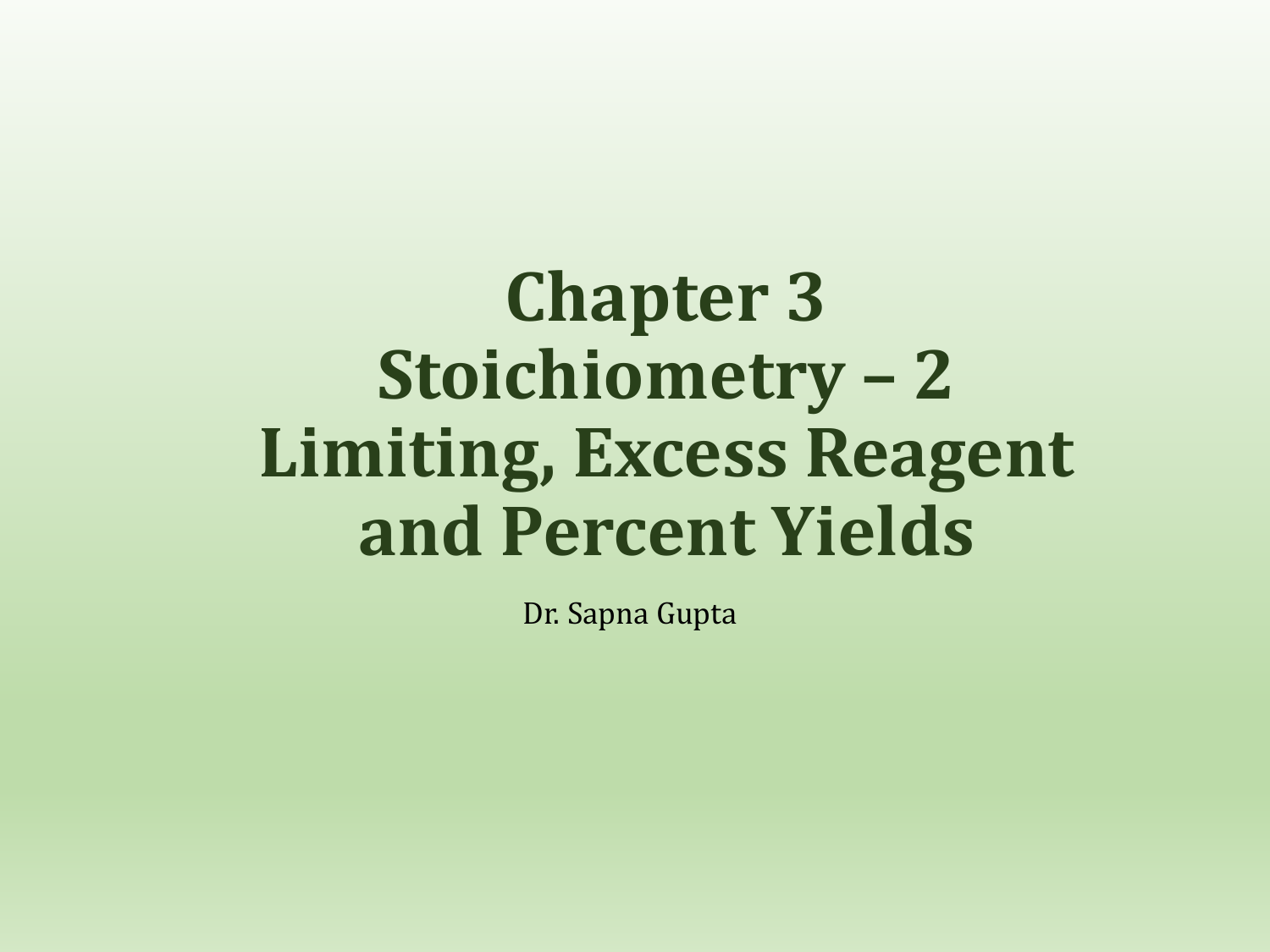# **Limiting Reagent**

- Any problem giving the starting amount for more than one reactant is a limiting reactant problem.
- The limiting reagent is entirely consumed when a reaction goes to completion.
- Once one reactant has been completely consumed, the reaction stops.
- **All amounts produced and reacted are determined by the limiting reactant.**
- How can we determine the limiting reactant? 1. Use each given amount to calculate the amount of product produced. 2.The limiting reactant will produce the *lesser* or *least* amount of product.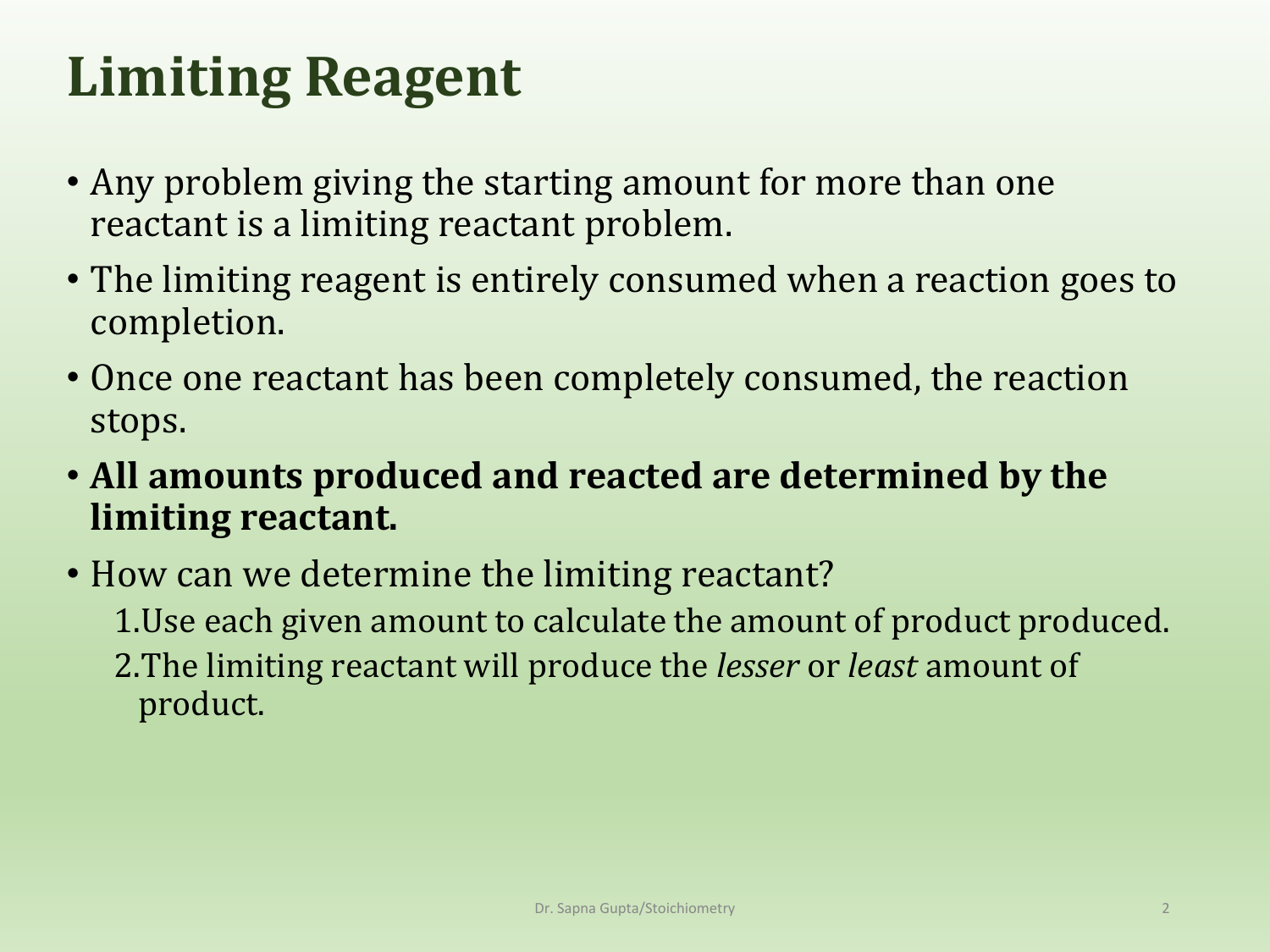Magnesium metal is used to prepare zirconium metal, which is used to make the container for nuclear fuel (the nuclear fuel rods):

$$
ZrCl_{4}(g) + 2Mg(s) \rightarrow 2MgCl_{2}(s) + Zr(s)
$$

How many moles of zirconium metal can be produced from a reaction mixture containing 0.20 mol  $\rm ZrCl_4$  and 0.50 mol Mg?

0.20 mol ZrCl<sub>4</sub> 
$$
\frac{1 \text{ mol } Zr}{1 \text{ mol } ZrCl_4} = 0.20 \text{ mol } Zr
$$

$$
0.50 \text{ mol Mg} \frac{1 \text{ mol Zr}}{2 \text{ mol Mg}} = 0.25 \text{ mol Zr}
$$

Since  $ZrCl<sub>4</sub>$  gives the lesser amount of  $Zr$ ,  $\operatorname{ZrCl}_4$  is the limiting reactant.

0.20 mol Zr will be produced.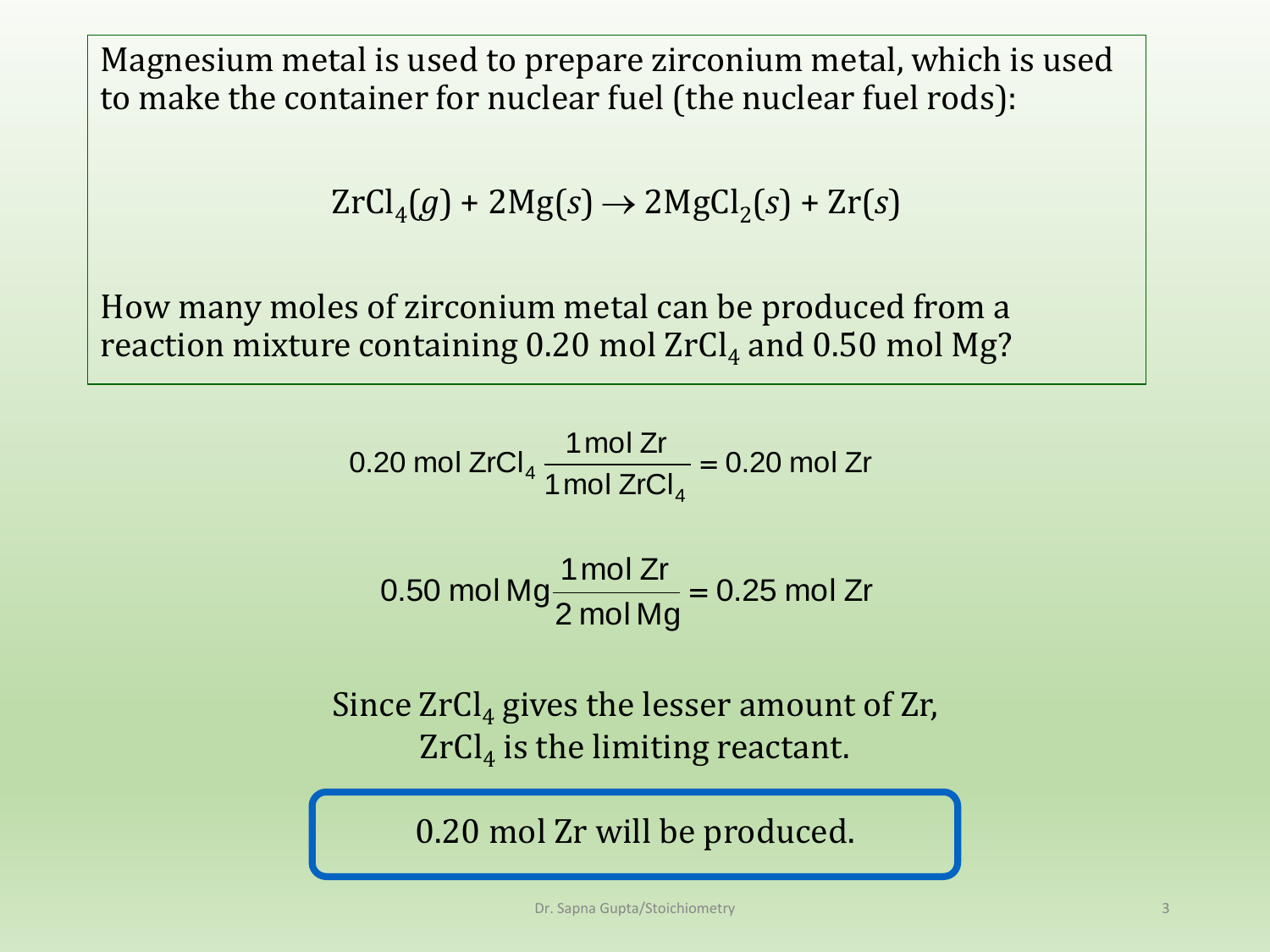Urea,  $CH_4N_2O$ , is used as a nitrogen fertilizer. It is manufactured from ammonia and carbon dioxide at high pressure and high temperature:

 $2NH_3 + CO_2(g) \rightarrow CH_4N_2O + H_2O$ 

In a laboratory experiment, 10.0 g NH<sub>3</sub> and 10.0 g CO<sub>2</sub> were added to a reaction vessel. What is the maximum quantity (in grams) of urea that can be obtained? How many grams of the excess reactant are left at the end of the reactions?

Molar masses NH<sub>3</sub> 1(14.01) + 3(1.008) = 17.02 g<br>CO<sub>2</sub> 1(12.01) + 2(16.00) = 44.01 g CO<sub>2</sub> 1(12.01) + 2(16.00) = 44.01 g<br>CH<sub>4</sub>N<sub>2</sub>O 1(12.01) + 4(1.008) + 2(14.01  $1(12.01) + 4(1.008) + 2(14.01) + 1(16.00) = 60.06$  g  $\textsf{\tiny{Drr}}, \textsf{\tiny{Sapna\,Gupta/Simif}}$ 13:6 $\textsf{\tiny{Q}}$  of  $\textsf{CH}_4\textsf{N}_2\textsf{O}$   $\parallel$  be produced  $\parallel$ 1 mol  $CH_4N_2O$ 60.06 g  $CH_4N_2O$ 1mol CO 1 mol  $CH_4N_2O$ 44.01 g CO 10.0 g CO<sub>2</sub> $\frac{1 \text{ mol CO}}{1100}$  $4^{\rm I}$   $\rm Y2}$ 4'Y2 2 4'Y2 2 2 2  $=$  17.6 g CH<sub>4</sub>N<sub>2</sub>O 1 mol  $CH_4N_2O$ 60.06 g  $CH_4N_2O$ 2 mol NH 1 mol  $CH_4N_2O$ 17.024 g NH 10.0 g NH<sub>3</sub>  $\frac{1 \text{ mol NH}}{17.00 \text{ A} + 1}$ 4'Y2 4' Y2 3 4' Y2 3 3 3  $CO<sub>2</sub>$  is the limiting reactant since it gives the lesser amount of  $CH_4N_2O$ . 13.6 g  $CH_4N_2O$  will be produced.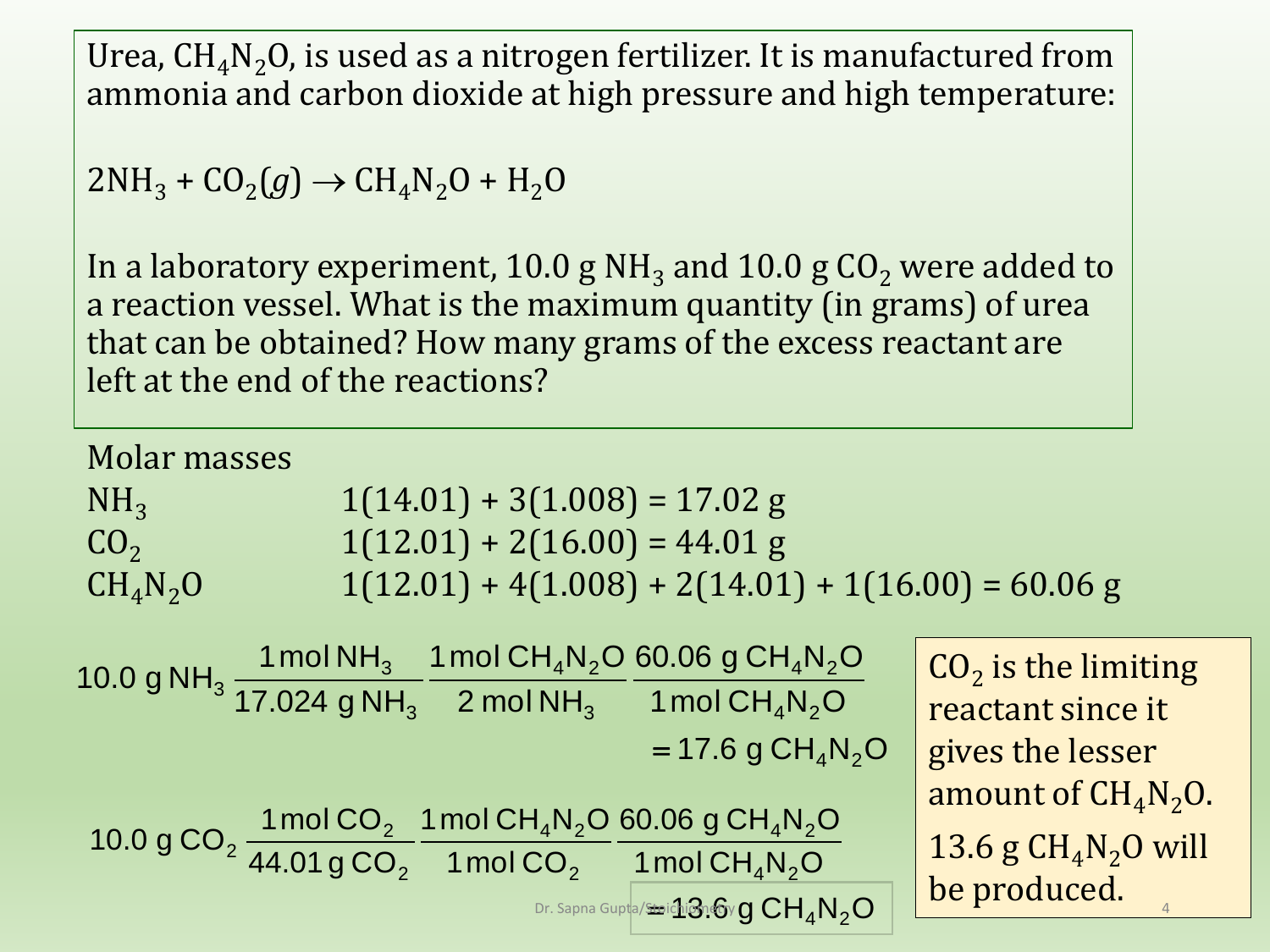To find the excess NH<sub>3</sub>, we need to find how much NH<sub>3</sub> reacted. We use the limiting reactant as our starting point.

= 7.73 g NH $_{\rm 3}$  reacted 3 3 2 3 2 2  $^2$  44.01 g CO<sub>2</sub> 1 mol CO<sub>2</sub> 1 mol NH 17.02 g NH 1mol CO 2 mol NH 44.01 g CO 10.0 g CO<sub>2</sub> $\frac{1 \text{ mol } CO}{10.0 \text{ g}}$  $= 7.734605771g NH<sub>3</sub>$ 

#### Now subtract the amount reacted from the starting amount:

| 10.0     | at start |
|----------|----------|
| $-7.73$  | reacted  |
| $2.27$ g | remains  |

2.27 g NH<sub>3</sub> is left unreacted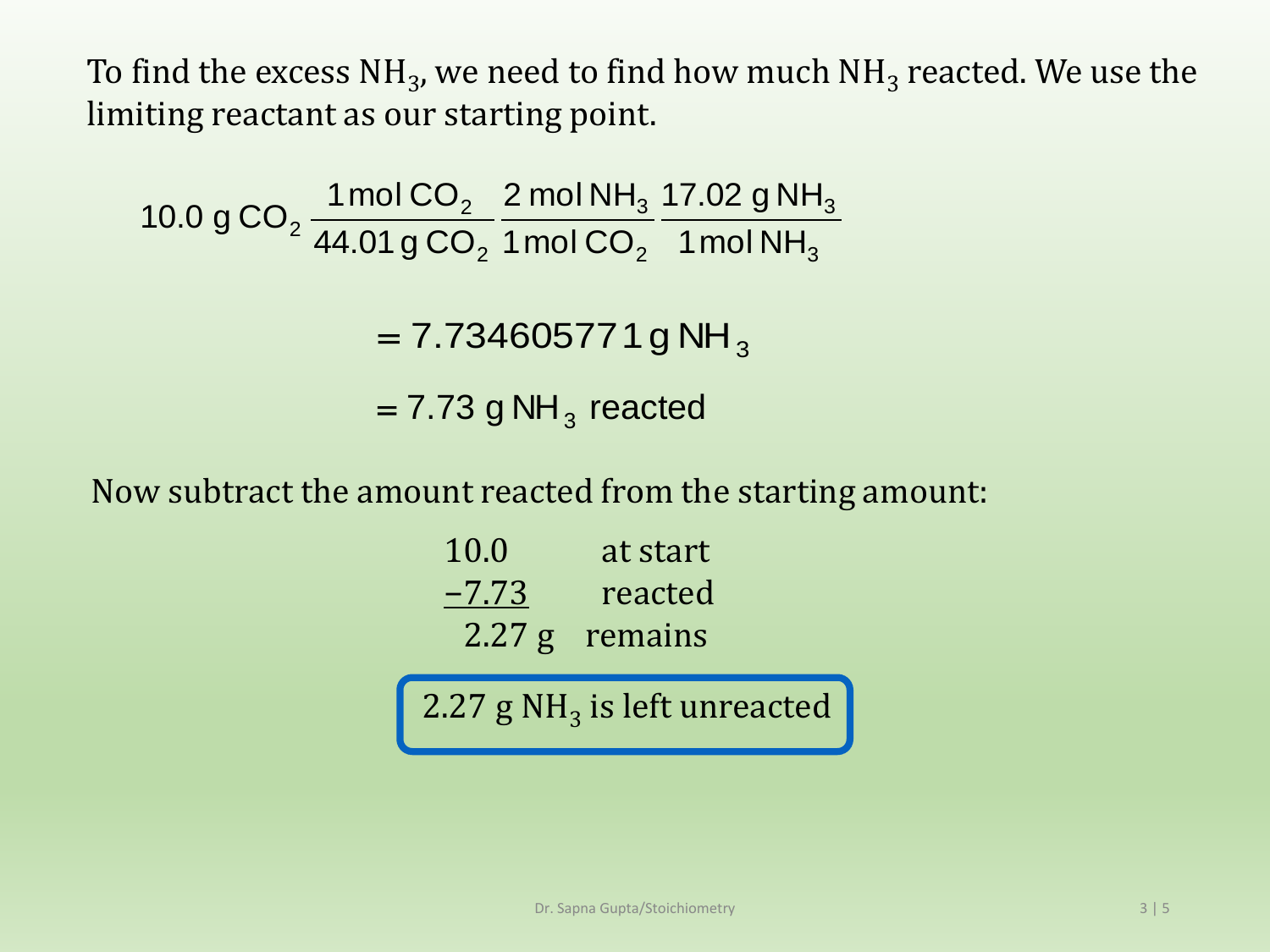## **Percent Yield**

### **Theoretical Yield**

Theoretical yield is the maximum amount of product that can be obtained by a reaction from given amounts of reactants.

This is a *calculated* amount.

#### **Actual Yield**

The amount of product that is actually obtained. This is a *measured* amount.

#### **Percentage Yield**

 $\texttt{centage Yield}\ \texttt{actual yield}\ \texttt{percentage yield} \approx 100\%$ actual yield<br>theoretical yield  $=\frac{\text{actual yield}}{\text{theoretical yield}} \times 100\%$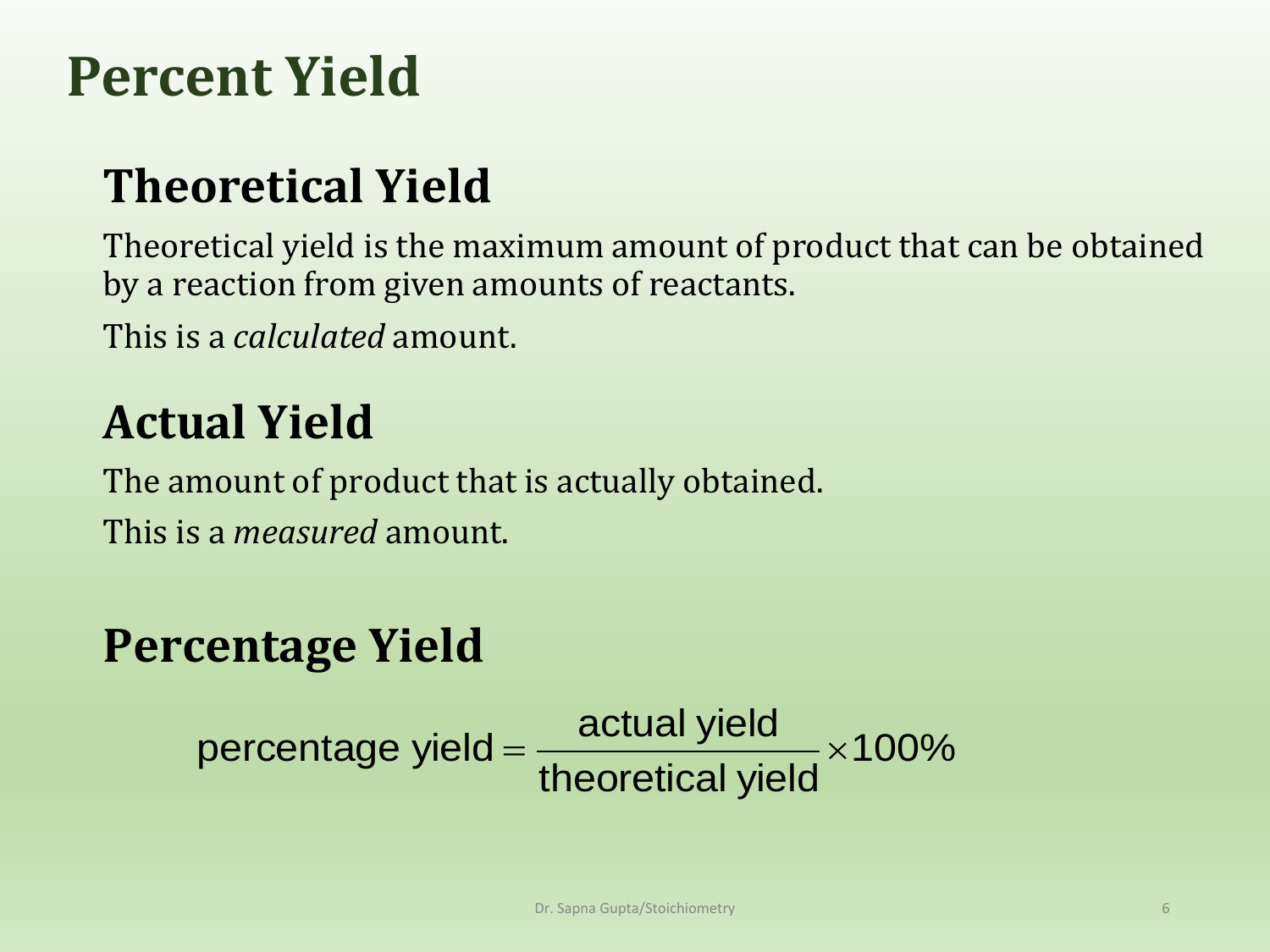$2NH_3 + CO_2(g) \rightarrow CH_4N_2O + H_2O$ 

When 10.0 g NH $_{\rm 3}$  and 10.0 g CO $_{\rm 2}$  are added to a reaction vessel, the limiting reactant is CO<sub>2</sub>. The theoretical yield is 13.6 of urea. When this reaction was carried out, 9.3 g of urea was obtained. What is the percent yield?

Theoretical yield = 13.6 g Actual yield =  $9.3 g$ Percent yield =  $\frac{9.3 \text{ g}}{13.6 \text{ g}} \times 100\%$  = 68% yield 13.6 g  $\times$